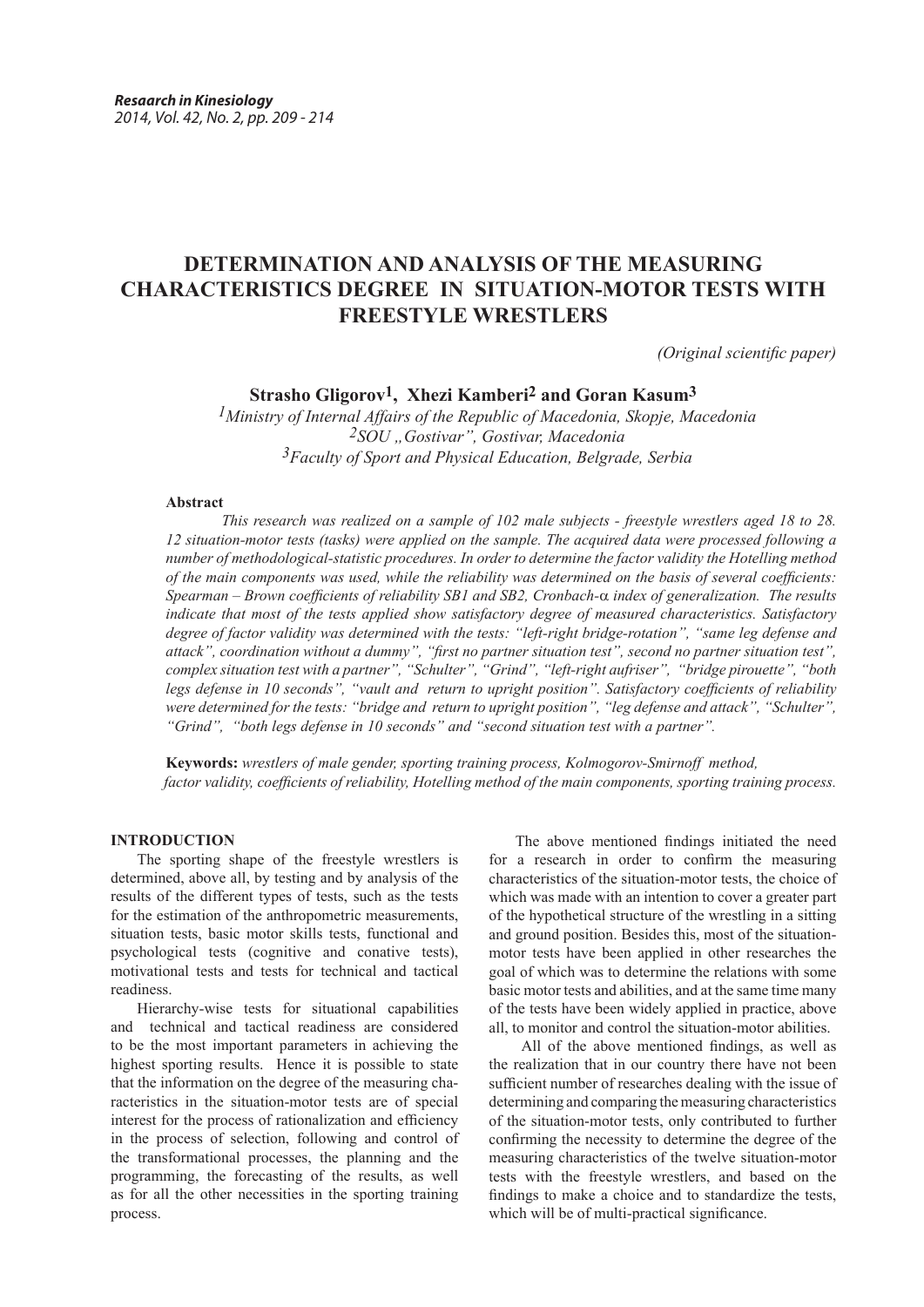#### **METHODS**

The basic goal of the research is to determine the primary measuring characteristics (factor validity and reliability) of the situation-motor tests with the freestyle wrestlers.

The research was carried out on a sample of 102 subjects, freestyle wrestlers, of male gender aged 18 to 28. The sample of subjects was composed based on the following criteria:

- 1. Active and continuous wrestling practice for minimum of five years;
- 2. Inclusion the system of competitions;
- 3. Training practice minimum four to five times a week;
- 4. On the day of the measurements to be healthy with no physical injuries.

Twelve situation-motor tests were applied on the subjects: "left-right bridge rotation", "bridge pirouettes", leg defense and attack", "coordination without a dummy", "first no partner situation test", "second no partner situation test", "Schulter", "Grind", "left-right aufriser", "both legs defense in 10 seconds", "bridge and return to upright position", " complex situation test with a partner".

The first eleven of the applied manifested situationmotor tests (tasks) are of composite (three items) character, while the last one, the twelfth one, was applied with a single repetition (one-item).

The basic descriptive statistic parameters were calculated: arithmetic mean (X), standard deviation (SD), maximum result (MAX), minimum result (MIN), skewness, elongation and kurtosis, and for the testing of the normality of the distribution of the results the Kolmogorov-Smirnoff (K-S) method was used. In order to determine the factor validity of the basic motor tests the following indicators were calculated: the Pierson's coefficient of the correlation between the particles (R) of the tests, the coefficient of determination (SMC) which is treated as a lower limit of reliability, the Hotelling method of the main components (H), characteristic roots (l), percentages (%) of the valid variant and the cumulative percentage (Cum %) of the same variant. The number of the significant main components was determined with the Kaiser-Guttman criteria, according to which all the characteristic roots that have equal or bigger values than 1.00 are considered to be statistically significant. In order to determine the reliability of the basic motor tests several coefficients of reliability were calculated: Spearman-Brown coefficient of reliability- SB1 and SB2, as well as Cronbach-a index of generalization.

#### **RESULTS AND DISCUSSION**

The data obtained from the applied Colmogorov-Smirnoff method (table 1) point out that the results from the 12th tests applied four tests: "Schulter", "Grind", "both legs defense" and the "complex situation test with a partner" show statistically significant inclination from the normal distribution on the level of 1%.

The results of the calculated elongation or the kurtosis showed normal distribution, i.e. these tests showed leptokurtosis.

The results for the skewness for the following tests: "left-right bridge rotation", "Schulter" and "complex situation test with a partner", showed positive asymmetry, whereas for the other tests normal symmetry, i.e. the values of the skewness approximated to .00.

The presented results, especially the ones regarding the degree of normal\distribution of the results of the applied manifested situation-motor tests (tasks), satisfy the necessary methodological and statistical criteria for the application of the other intended statistical procedures for this research.

The data of the Kolmogorov-Smirnoff (KS) procedure, shown in table 2, indicate that three out of twelve situation-motor tests (tasks), in all the particles, do not deviate statistically significant from the normal distribution on the level of 1%. Three tests: "left-right bridge rotation", "coordination without a dummy", and the "second no partner situation test" have no statistically significant normal distibution only in one of its particles; one test-"aufriser left-right" shows no normal distribution in two of its particles, while the results of the eight other tests : "Schulter", "Grind" and "both legs defense" do not show normal distribution of their particles.

The analysis of the results on the calculated asymetry- skewness, and the kurtosis show that the test values largely coincide with the data from the Kolmogorv-Smirnoff procedure. There is slightly more positive asymetry of the particles in the "Schulter" , "Aufriser left-right", "coordination without a dummy", "first no partner situation test", "second no partner situation test" and the "complex situation test with a partner"; and there is a slightly more negative asymetry of the particles in the "left-right bridge rotation", and "bridge pirouette".

According to the values of the arythmetic mean of the particles, in most of the tests it is noticeable that they have the tendency of improvement, which leads to the conclusion that the subjects got better and better which new task, which again points out that the execution of the treated tests are affected by the process of education.

The coefficients of the correlation amongst the particles for each separate test are positive and statistically significant with a medium-high and a high level of interconnection, that ranges from .22 to .98. Thus, for example, the intercorrelation of the particles was mostly evident in "aufriser left-right" (.81 to .90), while in the tests: "left-right bridge rotation" (.37 to .82), PVOZ (.47 to .65),"first no partner situation test" (.44 to .81) the values are the lowest, i.e. the structure was the least cosistent.

When using the factorisation of the particles (for each test) one main component was isolated which pointed to the fact that there is one mutual subject of measurement.

The characteristic roots, in the greater number of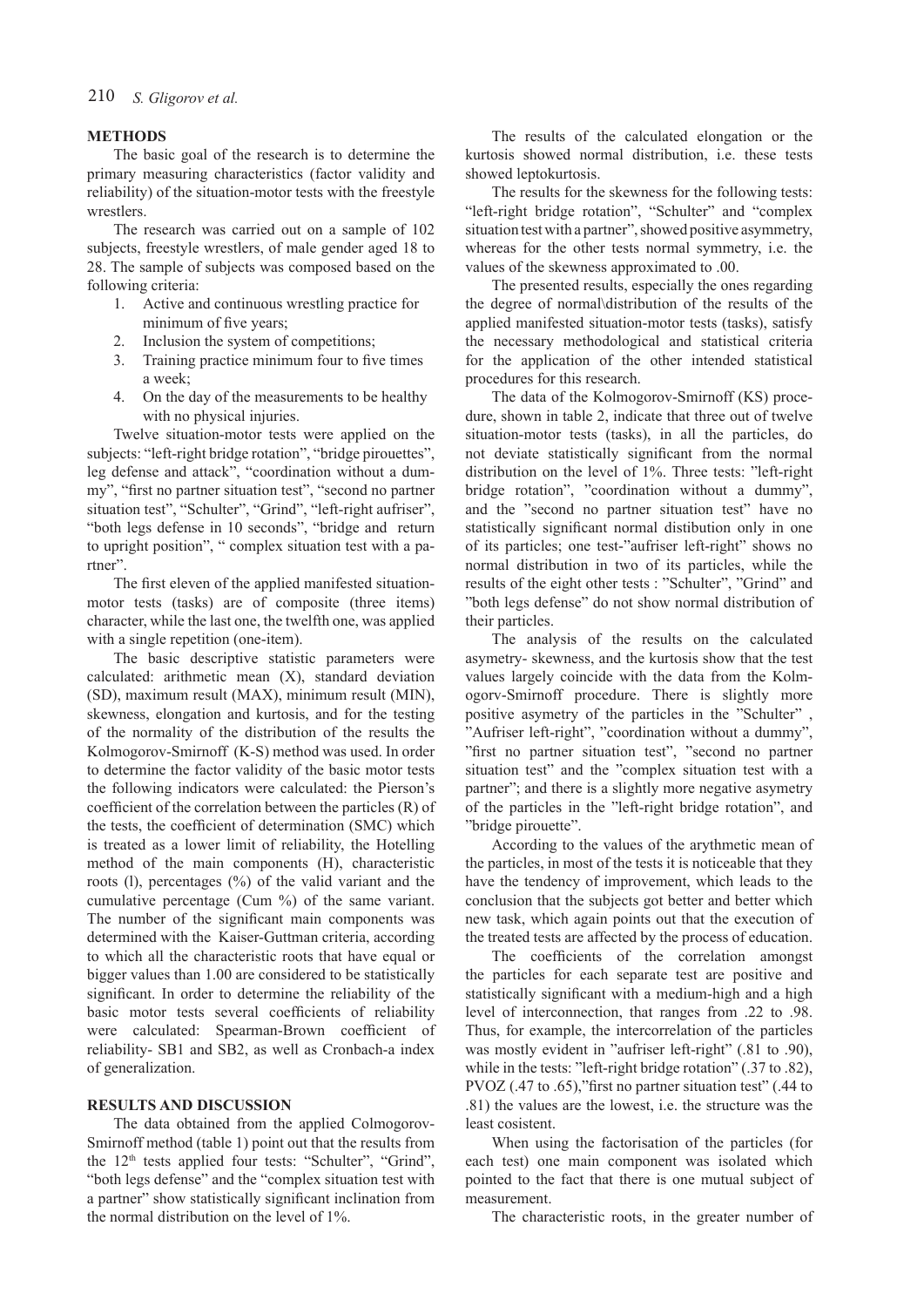the tests, explain for the higher percentage of the overall variant, which indicates a relatively high homegeneity of the test particles. The highest projections of the first main component shows the third particle of the test "leg defence and attack" (.96) , as well as the first and the third particle of the test "coordination without a dummy" (.94).

The coefficients of determination of the applied particles of the tests are mainly consistent with the coefficients of their intercorrelations, i.e. satisfactory coefficients of determinations have been calculated for the greater number of the test particles.

The tests "bridge and return to upright position",

#### 211 DETERMINATION AND ANALYSIS OF THE...

" leg defense and attack", "Schulter", "Grind", "both legs defense", "second situation test with a partner", have all satisfactory coefficients of reliability (SB1, SB2 i Crombach-a), whereas the tests "left-right bridge rotation", "bridge pirouette", aufriser left-right", "coordination without a dummy", "first no partner situation test" are characterized by unsatisfactory reliability.

The execution of the situation-motor tests (tasks) is simple, easily comprehensible (for the treated subject) and it does not require special equipment. Another positive point is that it is not time consuming, which shows that these are all very objective, economical and practical measuring instruments.

| Table 1. Basic statistical parameters of the applied basic situation-motor tests: minimum |  |
|-------------------------------------------------------------------------------------------|--|
| results (MIN), maximum results (MAX), standard deviation (SD),                            |  |
| Kolmogorov-Smirnoff method (KS), skewness (skew), kurtosis (kurt).                        |  |

|                  | <b>Tests</b>                             | Statistical parameters |           |            |            |             |             |           |  |  |
|------------------|------------------------------------------|------------------------|-----------|------------|------------|-------------|-------------|-----------|--|--|
|                  |                                          | X                      | <b>SD</b> | <b>MIN</b> | <b>MAX</b> | <b>SKEW</b> | <b>KURT</b> | <b>KS</b> |  |  |
| 1.               | Bridge rotation                          | 31.09                  | 4.30      | 16.37      | 43.71      | 2.05        | $-.38$      |           |  |  |
| 2.               | Bridge pirouette                         | 54.70                  | 7.48      | 29.85      | 70.44      | .52         | $-.37$      |           |  |  |
| $\overline{3}$ . | Bridge and return to<br>upright position | 23.09                  | 4.32      | 15         | 34         | $-.32$      | .40         |           |  |  |
| $\overline{4}$ . | Same leg defense<br>and attack           | 21.27                  | 3.78      | 14.85      | 32.14      | .09         | .67         |           |  |  |
| 5.               | Schulter                                 | 15.39                  | 2.29      | 11         | 24         | 2.52        | 1.27        | $\ast$    |  |  |
| 6                | Grind                                    | 21.95                  | 2.62      | 17         | 28         | $-.29$      | .68         | *         |  |  |
| 7.               | Both legs defense                        | 25.47                  | 3.02      | 18         | 31         | $-.37$      | $-.45$      | *         |  |  |
| 8.               | Aufriser left-right                      | 6.49                   | .79       | 5.34       | 8.90       | 1.52        | 1.17        |           |  |  |
| 9.               | Coordination<br>without a dummy          | 33.45                  | 4.26      | 25.33      | 46.08      | .40         | .91         |           |  |  |
| 10.              | First no partner<br>situation test       | 28.24                  | 3.14      | 21.87      | 37.56      | .54         | .63         |           |  |  |
| 11.              | Second no partner<br>situation test      | 14.83                  | 1.80      | 11.66      | 19.93      | .59         | .67         |           |  |  |
| 12.              | Complex situation<br>test with a partner | 38.27                  | 3.25      | 34.46      | 53.92      | 7.41        | 2.38        | $\ast$    |  |  |

*Table 2. Basic statistical parameters of the distribution of the results, factorization аnd coefficients of reliability of the particles (n) of the "Left-right bridge rotation" "Bridge pirouette"*

| n | X | SD. |  | Min Max Kurt Skew KS                                                  |  |       | R and SMC                                  | H1  |
|---|---|-----|--|-----------------------------------------------------------------------|--|-------|--------------------------------------------|-----|
|   |   |     |  |                                                                       |  |       | $\begin{array}{ccc} 1 & 2 & 3 \end{array}$ |     |
|   |   |     |  | 1. $10.86$ 1.41 8.00 15.48 8.44 -1.69 *                               |  | (.67) |                                            | .90 |
|   |   |     |  | 2. 10.08 1.31 7.34 14.39 9.54 -1.57                                   |  | .82   | (.70)                                      | .93 |
|   |   |     |  | 3. 10.31 1.57 1.03 14.02 10.81 -2.26 37 .47 (.22)                     |  |       |                                            | .68 |
|   |   |     |  | $\lambda = 2.13$ PCT(%)=71.13 SB1=.77 SB2=.79 Cronbach $\alpha = .78$ |  |       |                                            |     |

\*The particles of the motor tests that show statistically significant deviation from the normal distribution are marked by an asterisk (\*)

\*\* SMC in all the tables of this type are shown in brackets in the main diagonal of the correlation matrix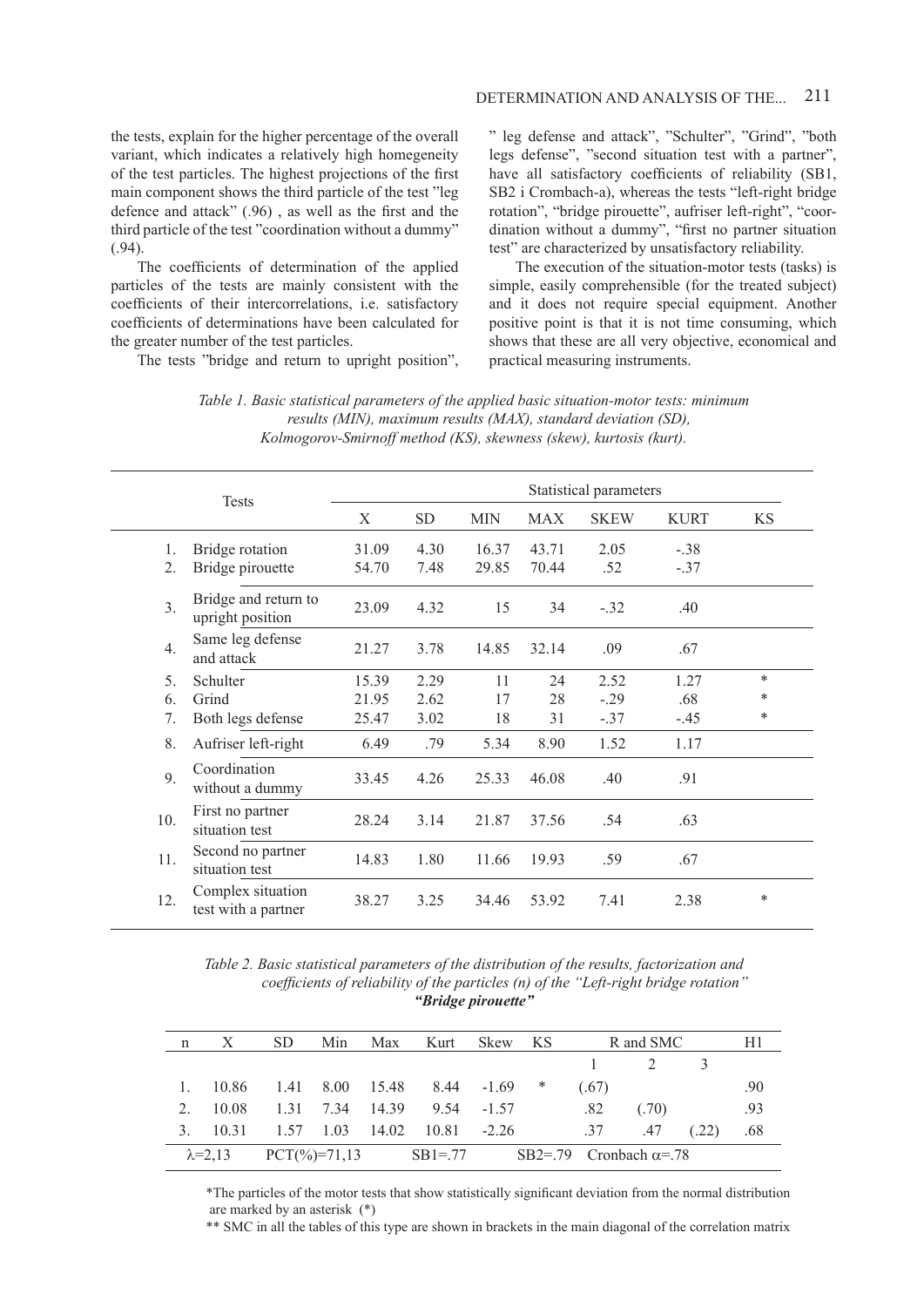| "Bridge pirouette" |                               |           |      |            |           |         |            |                 |                        |      |     |  |
|--------------------|-------------------------------|-----------|------|------------|-----------|---------|------------|-----------------|------------------------|------|-----|--|
| n                  | X                             | <b>SD</b> | Min  | Max        | Kurt      | Skew    | KS         | R and SMC<br>H1 |                        |      |     |  |
|                    |                               |           |      |            |           |         |            |                 |                        |      |     |  |
|                    | 18.46                         | 2.75      |      | 18.9 26.00 | 1.13      | $-.11$  |            | (.74)           |                        |      | .94 |  |
| $2^{\circ}$        | 18.92                         | 3.62      | 17.4 | 23.68      | 11.07     | $-2.36$ |            | .81             | (.66)                  |      | .88 |  |
|                    | 18.22                         | 2.66      | 16.7 | 22.75      | 13.88     | $-2.32$ |            | .69             | .54                    | (47) | .83 |  |
|                    | $\lambda = 2.36$ PCT(%)=78,70 |           |      |            | $SB1=.84$ |         | $SB2 = 86$ |                 | Cronbach $\alpha$ =.86 |      |     |  |

|                               |                                                                                             |                          |                          |       |             | "Bridge and return to an upright position" |           |                        |                |                |     |
|-------------------------------|---------------------------------------------------------------------------------------------|--------------------------|--------------------------|-------|-------------|--------------------------------------------|-----------|------------------------|----------------|----------------|-----|
| $\mathbf n$                   | $\boldsymbol{\mathrm{X}}$                                                                   | <b>SD</b>                | Min                      | Max   | Kurt        | Skew                                       | <b>KS</b> |                        | R and SMC      |                | H1  |
|                               |                                                                                             |                          |                          |       |             |                                            |           | $\mathbf{1}$           | $\overline{2}$ | $\overline{3}$ |     |
| 1.                            | 7.47                                                                                        | 1.58                     | 3                        | 12    | .39         | .36                                        | $\ast$    | (.73)                  |                |                | .93 |
| 2.                            | 7.65                                                                                        | 1.48                     | 5                        | 11    | $-.25$      | .43                                        | $\ast$    | .86                    | (.84)          |                | .97 |
| 3.                            | 7.97                                                                                        | 1.55                     | 5                        | 12    | $-.37$      | .15                                        | $\ast$    | .75                    | .86            | (.74)          | .93 |
|                               | $\lambda = 2,64$                                                                            | $PCT(\frac{9}{6})=88,15$ |                          |       | $SB1=.91$   | $SB2 = .93$                                |           | Cronbach $\alpha = 93$ |                |                |     |
| "Same leg defense and attack" |                                                                                             |                          |                          |       |             |                                            |           |                        |                |                |     |
| n                             | $\mathbf X$                                                                                 | <b>SD</b>                | Min                      | Max   | Kurt        | Skew                                       | <b>KS</b> |                        | R and SMC      |                | H1  |
|                               |                                                                                             |                          |                          |       |             |                                            |           | $\mathbf{1}$           | $\overline{2}$ | $\overline{3}$ |     |
| 1.                            | 7.40                                                                                        | 1.62                     | 4.87                     | 10.75 | $-.76$      | .21                                        |           | (.72)                  |                |                | .93 |
| 2.                            | 7.14                                                                                        | 1.62                     | 4.75                     | 10.90 | .38         | .85                                        |           | .81                    | (.82)          |                | .95 |
| 3.                            | 6.19                                                                                        | 1.30                     | 4.59                     | 10.49 | .43         | .84                                        |           | .84                    | .90            | (.85)          | .96 |
|                               | $SB2 = .95$<br>$PCT(\%)=90,06$<br>$SB1 = .92$<br>Cronbach $\alpha = 94$<br>$\lambda = 2,70$ |                          |                          |       |             |                                            |           |                        |                |                |     |
| "Schulter"                    |                                                                                             |                          |                          |       |             |                                            |           |                        |                |                |     |
| $\mathbf n$                   | $\mathbf X$                                                                                 | <b>SD</b>                | Min                      | Max   | Kurt        | Skew                                       | <b>KS</b> |                        | R and SMC      |                | H1  |
|                               |                                                                                             |                          |                          |       |             |                                            |           | $\mathbf{1}$           | $\overline{2}$ | $\overline{3}$ |     |
| 1.                            | 4.88                                                                                        | .89                      | 3                        | $8\,$ | 1.18        | .83                                        | $\ast$    | (.70)                  |                |                | .93 |
| $\overline{2}$ .              | 5.26                                                                                        | .74                      | 4                        | $8\,$ | 1.71        | 1.00                                       | ∗         | .81                    | (.80)          |                | .95 |
| 3.                            | 5.25                                                                                        | .79                      | $\overline{4}$           | 8     | 3.20        | 1.38                                       | *         | .81                    | .88            | (.81)          | .95 |
|                               | $\lambda = 2,67$                                                                            |                          | $PCT(\frac{9}{6})=89,03$ |       | $SB1=.91$   | $SB2 = .94$                                |           | Cronbach $\alpha$ =.93 |                |                |     |
|                               |                                                                                             |                          |                          |       |             | "Grind"                                    |           |                        |                |                |     |
| n                             | $\mathbf X$                                                                                 | <b>SD</b>                | Min                      | Max   | Kurt        | Skew                                       | <b>KS</b> |                        | R i SMC        |                | H1  |
|                               |                                                                                             |                          |                          |       |             |                                            |           | $\mathbf{1}$           | $\overline{2}$ | $\overline{3}$ |     |
| 1.                            | 6.98                                                                                        | 1.12                     | 5                        | 9     | $-.83$      | .43                                        | ∗         | (.65)                  |                |                | .91 |
| 2.                            | 7.38                                                                                        | .98                      | 5                        | 10    | .39         | 60                                         | *         | .79                    | (.67)          |                | .92 |
| 3.                            | 7.59                                                                                        | .81                      | 6                        | 10    | $-.10$      | .44                                        | *         | .67                    | .69            | (.51)          | .87 |
|                               | $\lambda = 2,43$                                                                            |                          | $PCT(\frac{9}{6})=81,02$ |       | $SB1 = .82$ | $SB2 = .88$                                |           | Cronbach $\alpha = 88$ |                |                |     |
|                               |                                                                                             |                          |                          |       |             | "Both legs defense"                        |           |                        |                |                |     |
| n                             | $\mathbf X$                                                                                 | <b>SD</b>                | Min                      | Max   | Kurt        | Skew                                       | KS        |                        | R and SMC      |                | H1  |
|                               |                                                                                             |                          |                          |       |             |                                            |           | $\overline{1}$         | $\overline{2}$ | $\overline{3}$ |     |
| 1.                            | 8.00                                                                                        | 1.12                     | 6                        | 11    | $-.38$      | .04                                        | *         | (.57)                  |                |                | .88 |

|  |  |  | $\lambda = 2,44$ PCT(%)=81,17 SB1=.83 SB2=.88 Cronbach $\alpha = .88$ |  |  |  |
|--|--|--|-----------------------------------------------------------------------|--|--|--|
|  |  |  | 3. 8.75 1.08 6 10 .26 -.87 * .65 .76 (.60) .89                        |  |  |  |
|  |  |  | 2. 8.72 1.15 6 11 .01 -.34 * .74 (.69) .93                            |  |  |  |
|  |  |  |                                                                       |  |  |  |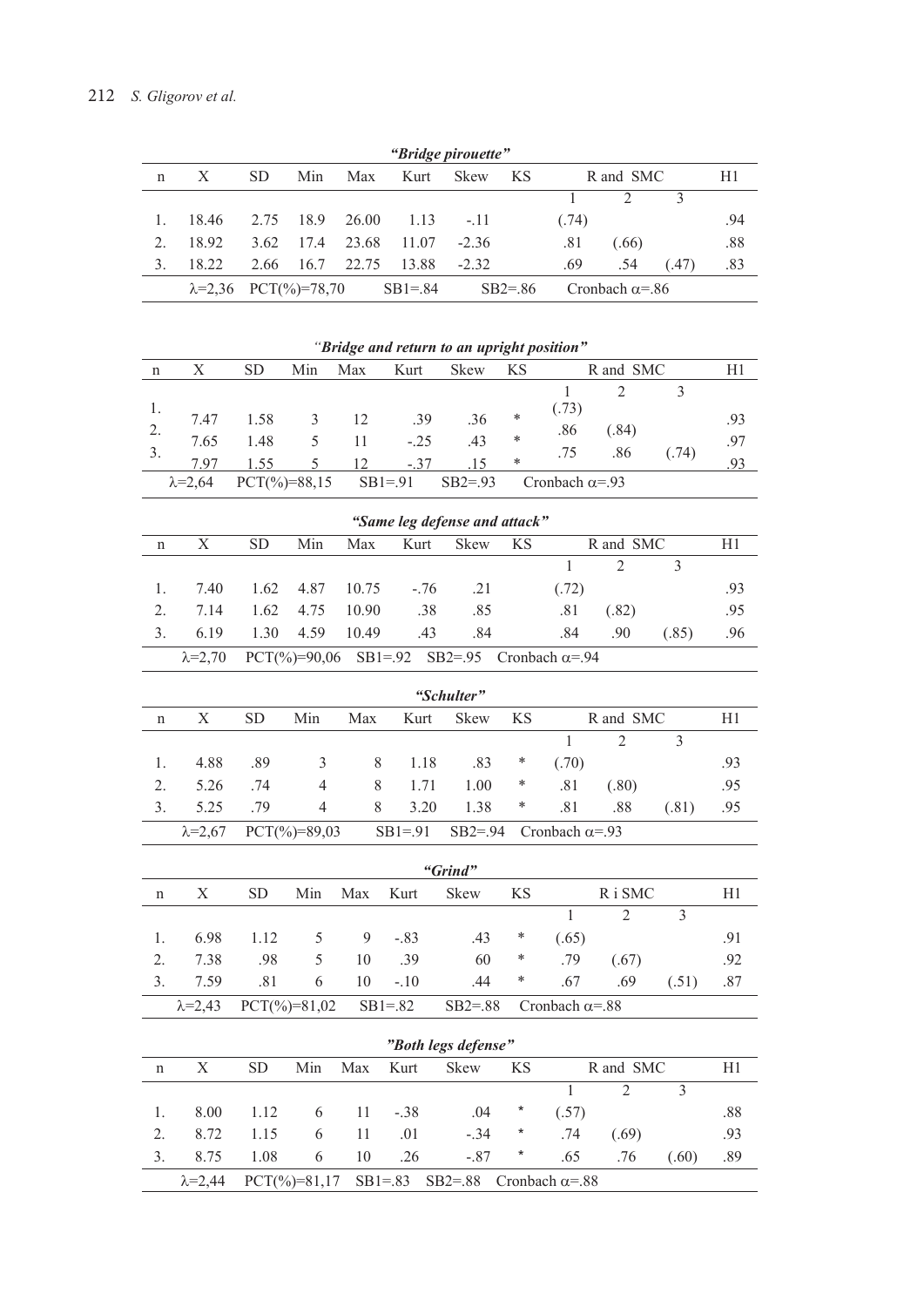|                                |                   |           |                          |       |                                    | "Aufriser left-right" |             |                        |                        |                |     |
|--------------------------------|-------------------|-----------|--------------------------|-------|------------------------------------|-----------------------|-------------|------------------------|------------------------|----------------|-----|
| n                              | X                 | <b>SD</b> | Min                      | Max   | Kurt                               | Skew                  | <b>KS</b>   |                        | R and SMC              |                | H1  |
|                                |                   |           |                          |       |                                    |                       |             | $\mathbf{1}$           | $\overline{2}$         | $\overline{3}$ |     |
| 1.                             | 2.87              | 0.30      | 1.50                     | 3.15  | .71                                | .75                   |             | (.60)                  |                        |                | .90 |
| 2.                             | 2.26              | 0.26      | 1.72                     | 3.12  | 2.29                               | 1.30                  | $\ast$      | .76                    | (.63)                  |                | .91 |
| 3.                             | 2.55              | 0.23      | 1.62                     | 2.78  | 3.00                               | 1.59                  | *           | .61                    | .66                    | (.46)          | .85 |
|                                | $\lambda = 2,35$  |           | $PCT(\frac{9}{6})=74,83$ |       | $SB1=.80$                          | $SB2 = .86$           |             | Cronbach $\alpha = 86$ |                        |                |     |
| "Coordination without a dummy" |                   |           |                          |       |                                    |                       |             |                        |                        |                |     |
| $\mathbf n$                    | $\mathbf X$       | <b>SD</b> | Min                      | Max   | Kurt                               | <b>Skew</b>           | <b>KS</b>   |                        | R and SMC              |                | H1  |
|                                |                   |           |                          |       |                                    |                       |             | 1                      | $\overline{2}$         | $\overline{3}$ |     |
| 1.                             | 11.67             | 1.20      | 9.64                     | 17.01 | 1.71                               | 1.17                  |             | (.81)                  |                        |                | .94 |
| 2.                             | 10.62             | 2.06      | 6.99                     | 15.89 | 6.10                               | $-1.14$               |             | .49                    | (.25)                  |                | .72 |
| 3.                             | 10.71             | 1.81      | 8.70                     | 17.00 | 1.86                               | 1.26                  | ∗           | .90                    | .49                    | (.80)          | .94 |
|                                | $\lambda = 2,27$  |           | $PCT(\frac{9}{6})=75,73$ |       | $SB1 = .83$                        | $SB2 = .83$           |             |                        | Cronbach $\alpha = 81$ |                |     |
|                                |                   |           |                          |       | "First no partner situation test"  |                       |             |                        |                        |                |     |
| n                              | X                 | <b>SD</b> | Min                      | Max   | Kurt                               | Skew                  | <b>KS</b>   |                        | R and SMC              |                | H1  |
|                                |                   |           |                          |       |                                    |                       |             | $\mathbf{1}$           | $\overline{2}$         | $\overline{3}$ |     |
| 1.                             | 9.25              | 1.79      | 7.45                     | 13.40 | .26                                | .67                   |             | (.66)                  |                        |                | .91 |
| 2.                             | 9.45              | 1.61      | 7.10                     | 13.28 | .80                                | .68                   |             | .81                    | (.66)                  |                | .91 |
| 3.                             | 8.81              | 1.79      | 7.32                     | 11.87 | 12.72                              | $-2.42$               |             | .44                    | .46                    | (.23)          | .71 |
|                                | $\lambda = 2, 16$ |           | $PCT(\frac{9}{6})=72,03$ |       | $SB1 = .80$                        |                       | $SB2 = .80$ |                        | Cronbach $\alpha$ =.79 |                |     |
|                                |                   |           |                          |       | "Second no partner situation test" |                       |             |                        |                        |                |     |
| n                              | $\mathbf X$       | <b>SD</b> | Min                      | Max   | Kurt                               | Skew                  | <b>KS</b>   |                        | R and SMC              |                | H1  |
|                                |                   |           |                          |       |                                    |                       |             | 1                      | $\overline{2}$         | $\overline{3}$ |     |
| 1.                             | 5.48              | 0.73      | 3.89                     | 7.39  | .20                                | .64                   |             | (.53)                  |                        |                | .87 |
| 2.                             | 4.68              | 0.52      | 3.75                     | 6.48  | .27                                | .35                   |             | .70                    | (.65)                  |                | .92 |
| 3.                             | 4.44              | 0.55      | 3.87                     | 6.87  | 1.92                               | 1.00                  | *           | .68                    | .77                    | (.64)          | .91 |
|                                | $\lambda = 2,43$  |           | $PCT(\%)=80,89$          |       | $SB1 = .82$                        |                       | $SB2 = .88$ | Cronbach $\alpha = 87$ |                        |                |     |

*Complex situation test with a partner"*

| n X SD Min Max Kurt Skew KS                     |  |  |  |
|-------------------------------------------------|--|--|--|
| 1. $38.67$ $3.10$ $34.46$ $53.92$ $7.41$ $2.38$ |  |  |  |

The analysis of the reliability of the situation tests:"bridge and return to upright position", "bridge pirouette"," same leg defense and attack","one leg maneouvre", all coincide with the results of the study done by Dimkov and Gligorov (1997), in terms of showing satisfatory coefficients of reliability, whereas the test"both legs defense and counter-attack" show unsatisfactory reliability and sensitivity in the study done by Dimkov and Gligorov (1997).

The study done by Gontarev and Gligorov (1998) determined satisfactory coefficients of reliability of the situation tests: " bridge pirouette", "aufriser leftright", "first no partner situation test", "left-right bridge rotation", while the rest of tests showed unsatisfactory

coefficients of reliability. The test "leg defense and attack" showed satisfactory coefficients of reliability in both studies.

#### **CONCLUSIONS**

Based on the results acquired from the research the following conclusions were drawn:

1. Most of the tests applied showed satisfactory degree of the measuring characteristics;

2. Satisfactory degree of factor validity was determined in the following tests: "left-right bridge rotation", "same leg defense and attack", "coordination without a dummy", "first no partner situation test", "second no partner situation test", " complex situation